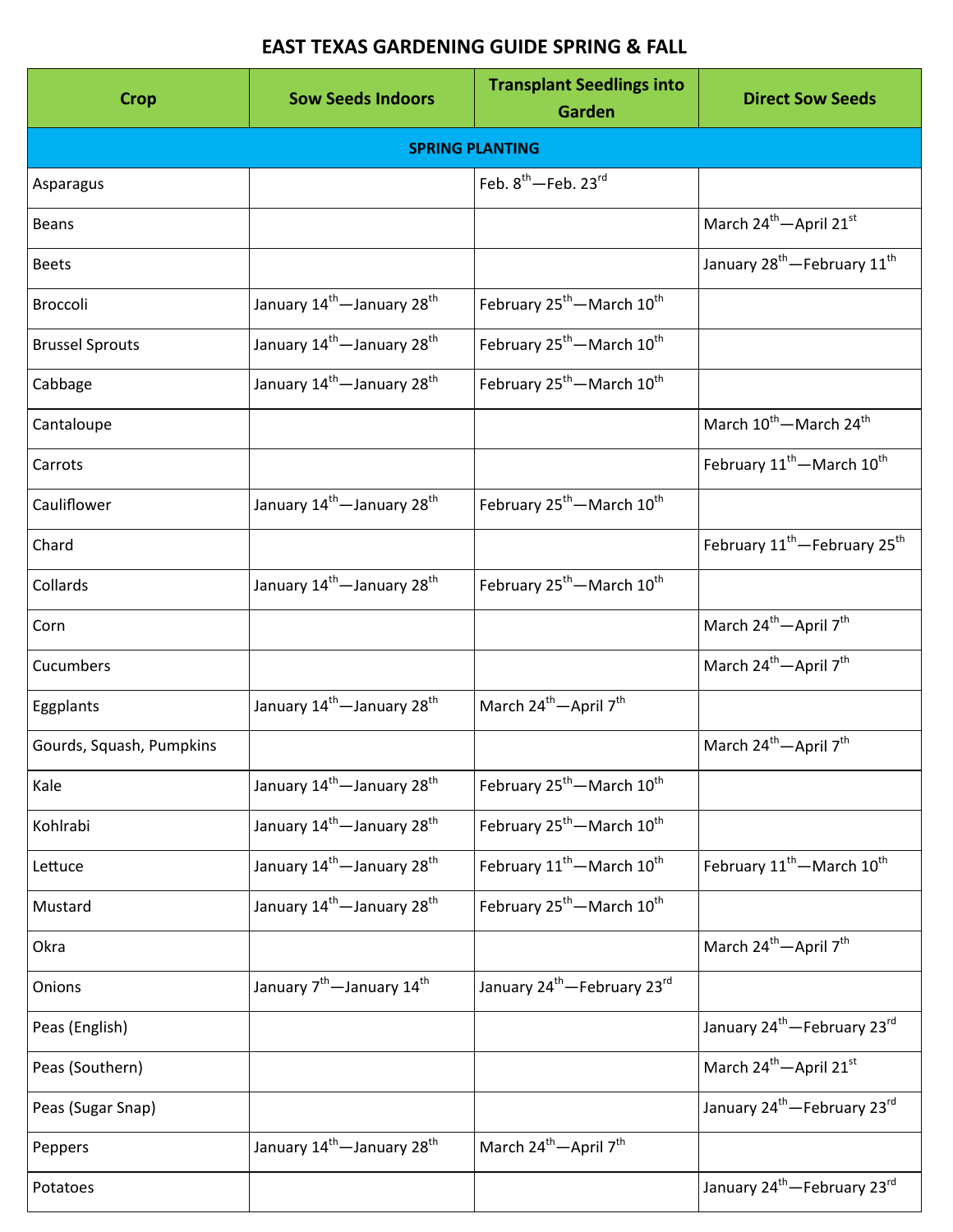| <b>Crop</b>                 | <b>Sow Seeds Indoors</b>                            | <b>Transplant Seedlings into</b><br>Garden           | <b>Direct Sow Seeds</b>                              |  |  |  |
|-----------------------------|-----------------------------------------------------|------------------------------------------------------|------------------------------------------------------|--|--|--|
| Radishes                    |                                                     |                                                      | February 8 <sup>th</sup> -April 7 <sup>th</sup>      |  |  |  |
| Spinach                     | January 14 <sup>th</sup> -January 28 <sup>th</sup>  | February 25 <sup>th</sup> - March 10 <sup>th</sup>   | February 8 <sup>th</sup> - March 10 <sup>th</sup>    |  |  |  |
| <b>Sweet Potatoes</b>       |                                                     | March 24 <sup>th</sup> - April 14 <sup>th</sup>      |                                                      |  |  |  |
| Tomatoes                    | January 14 <sup>th</sup> —January 28 <sup>th</sup>  | March 24 <sup>th</sup> -April 7 <sup>th</sup>        |                                                      |  |  |  |
| Watermelon                  |                                                     |                                                      | March 24 <sup>th</sup> -April 7 <sup>th</sup>        |  |  |  |
| <b>SUMMER/FALL PLANTING</b> |                                                     |                                                      |                                                      |  |  |  |
| <b>Beans</b>                |                                                     |                                                      | July 28 <sup>th</sup> - August 27 <sup>th</sup>      |  |  |  |
| <b>Beets</b>                |                                                     |                                                      | August 27 <sup>th</sup> - October 11 <sup>th</sup>   |  |  |  |
| Broccoli                    | June 16 <sup>th</sup> -July 31 <sup>st</sup>        | July 28 <sup>th</sup> -September 11 <sup>th</sup>    |                                                      |  |  |  |
| <b>Brussel Sprouts</b>      | June $16^{\text{th}}$ -July $31^{\text{st}}$        | July 28 <sup>th</sup> -September 11 <sup>th</sup>    |                                                      |  |  |  |
| Cabbage                     | June 16 <sup>th</sup> —July 31 <sup>st</sup>        | July 28 <sup>th</sup> -September 11 <sup>th</sup>    |                                                      |  |  |  |
| Cantaloupe                  |                                                     |                                                      | July 13 <sup>th</sup> -July 28 <sup>th</sup>         |  |  |  |
| Carrots                     |                                                     |                                                      | August 12 <sup>th</sup> -October 11 <sup>th</sup>    |  |  |  |
| Cauliflower                 | June $16^{\text{th}}$ -July $31^{\text{st}}$        | July 28 <sup>th</sup> -September 11 <sup>th</sup>    |                                                      |  |  |  |
| Chard                       |                                                     |                                                      | July 28 <sup>th</sup> -October 11 <sup>th</sup>      |  |  |  |
| Collards                    | July 13 <sup>th</sup> -August 27 <sup>th</sup>      | August 12 <sup>th</sup> —September 26 <sup>th</sup>  |                                                      |  |  |  |
| Corn                        |                                                     |                                                      | July 28 <sup>th</sup> - August 12 <sup>th</sup>      |  |  |  |
| Cucumbers                   |                                                     |                                                      | July 28 <sup>th</sup> —August 12 <sup>th</sup>       |  |  |  |
| Eggplants                   | June 1st - June 16 <sup>th</sup>                    | July 13 <sup>th</sup> -July 28 <sup>th</sup>         |                                                      |  |  |  |
| Garlic                      |                                                     |                                                      | August 27 <sup>th</sup> - October 11 <sup>th</sup>   |  |  |  |
| Gourds, Squash, Pumpkins    |                                                     |                                                      | June 28 <sup>th</sup> -July 28 <sup>th</sup>         |  |  |  |
| Kale                        | June 16 <sup>th</sup> -July 31st                    | July 28 <sup>th</sup> -September 11 <sup>th</sup>    |                                                      |  |  |  |
| Kohlrabi                    | June 16 <sup>th</sup> -July 31 <sup>st</sup>        | July 28 <sup>th</sup> -September 11 <sup>th</sup>    |                                                      |  |  |  |
| Lettuce                     | August 12 <sup>th</sup> -September 11 <sup>th</sup> | September 11 <sup>th</sup> -October 11 <sup>th</sup> | September $11^{\text{th}}$ -October $11^{\text{th}}$ |  |  |  |
| Mustard                     |                                                     |                                                      | September 11 <sup>th</sup> -October 11 <sup>th</sup> |  |  |  |
| Okra                        |                                                     |                                                      | June 28 <sup>th</sup> -July 28 <sup>th</sup>         |  |  |  |
| Onions                      |                                                     |                                                      | October 11 <sup>th</sup> -October 21 <sup>st</sup>   |  |  |  |
| Parsley                     | June 28 <sup>th</sup> - August 12 <sup>th</sup>     | August 12 <sup>th</sup> -September 26 <sup>th</sup>  |                                                      |  |  |  |